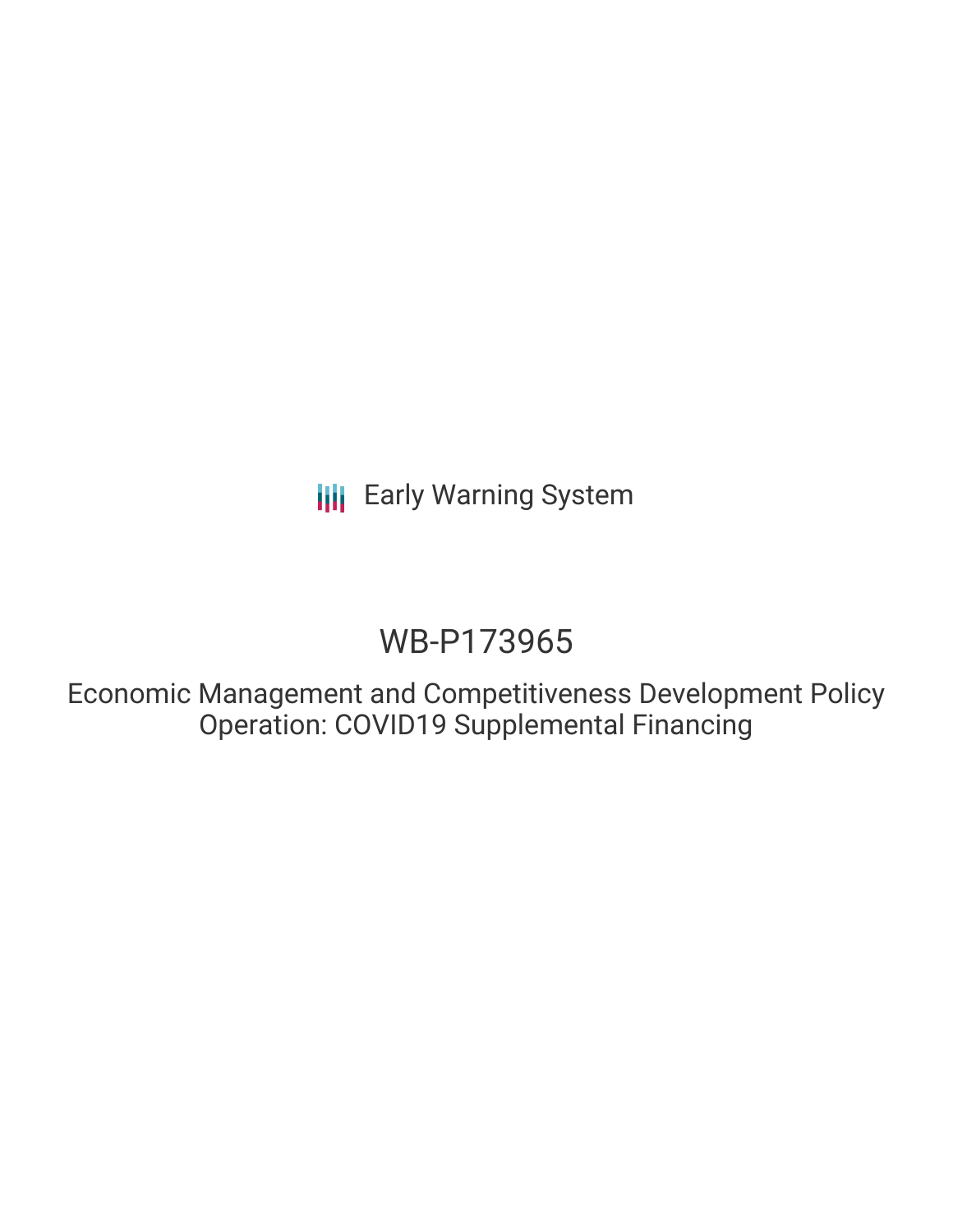

# Early Warning System Economic Management and Competitiveness Development Policy Operation: COVID19

Supplemental Financing

### **Quick Facts**

| <b>Countries</b>               | Georgia                                  |
|--------------------------------|------------------------------------------|
| <b>Financial Institutions</b>  | World Bank (WB)                          |
| <b>Status</b>                  | Approved                                 |
| <b>Bank Risk Rating</b>        | U                                        |
| <b>Voting Date</b>             | 2020-06-30                               |
| <b>Borrower</b>                | Government of Georgia                    |
| <b>Sectors</b>                 | Education and Health, Law and Government |
| <b>Investment Type(s)</b>      | Loan                                     |
| <b>Investment Amount (USD)</b> | $$48.90$ million                         |
| <b>Loan Amount (USD)</b>       | $$48.90$ million                         |
| <b>Project Cost (USD)</b>      | $$48.90$ million                         |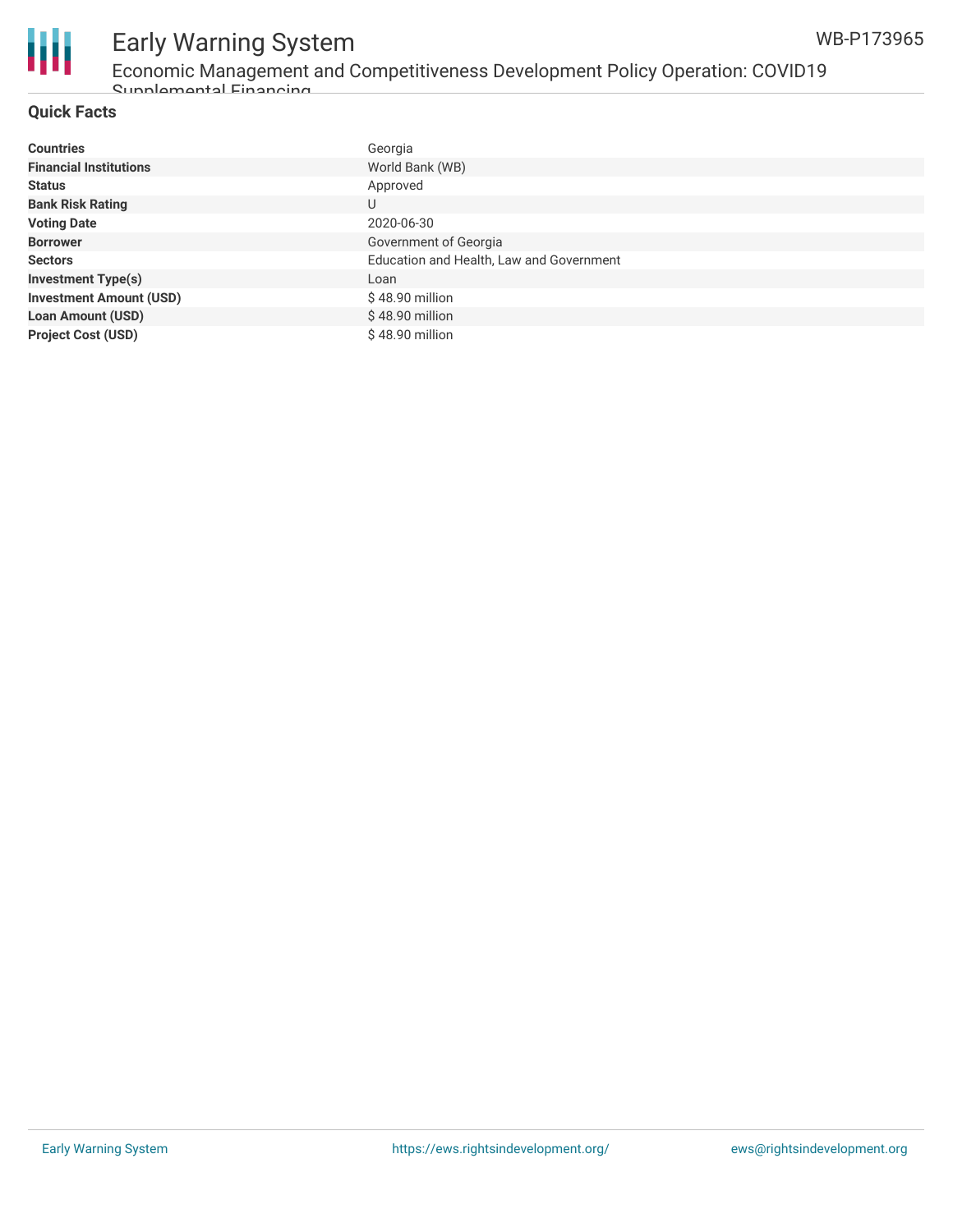

### Early Warning System Economic Management and Competitiveness Development Policy Operation: COVID19 Supplemental Financing

#### **Project Description**

According to bank documents, the project aims to support the Government's program of reforms to sustain rapid growth, and ensure greater inclusion, job creation and resilience by: i) strengthening economic management through improving the efficiency of public resource use and ii) enhancing competitiveness through introducing evidence-based policy making, promoting more competitive markets, diversifying the financial sector, improving teacher deployment and remuneration with a view toward ensuring a more qualified workforce over the long term, and strengthening investment promotion.

The World Bank has classified this project as having Substantial environmental and social risks.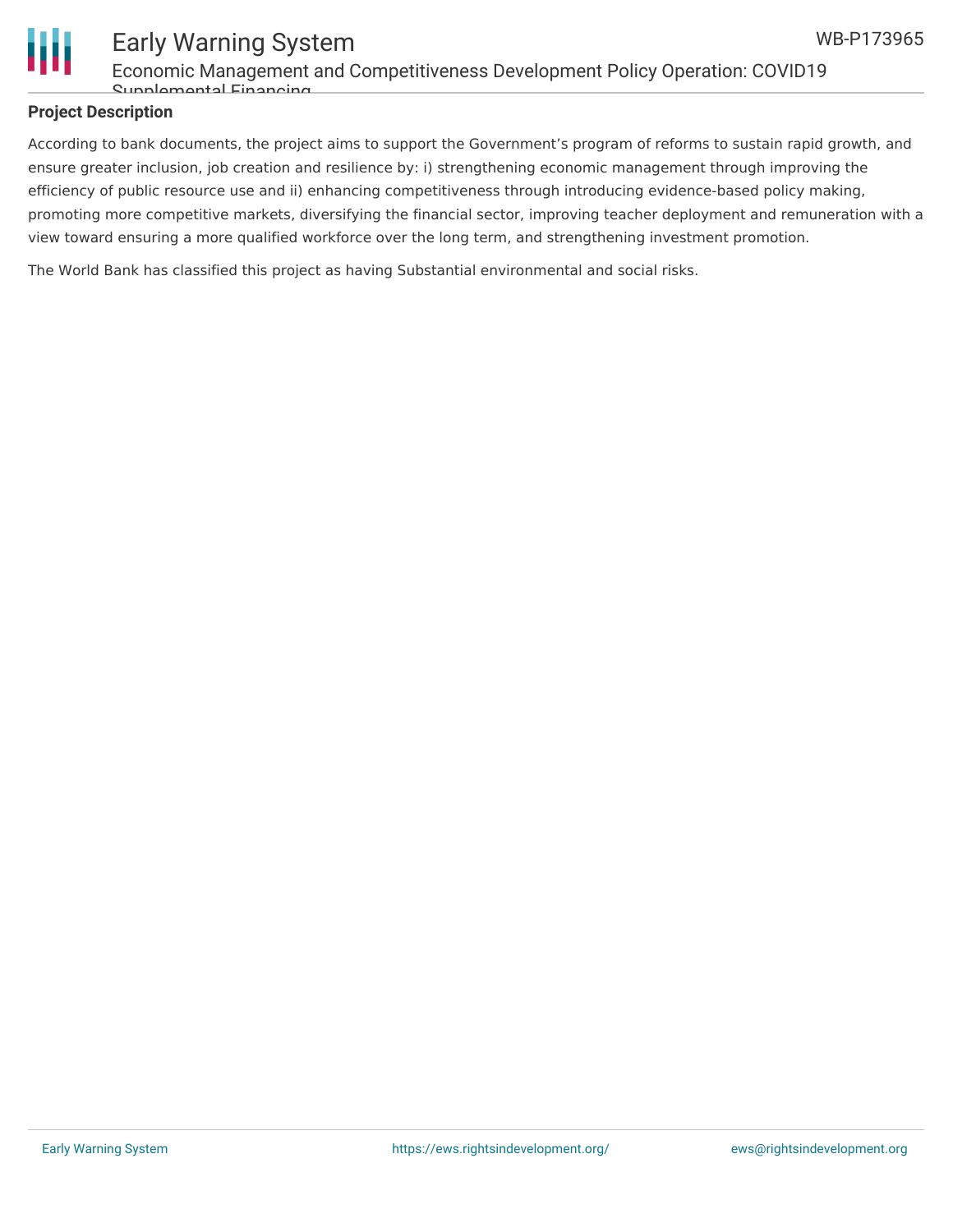

# Early Warning System

Economic Management and Competitiveness Development Policy Operation: COVID19 Supplemental Financing

### **Investment Description**

World Bank (WB)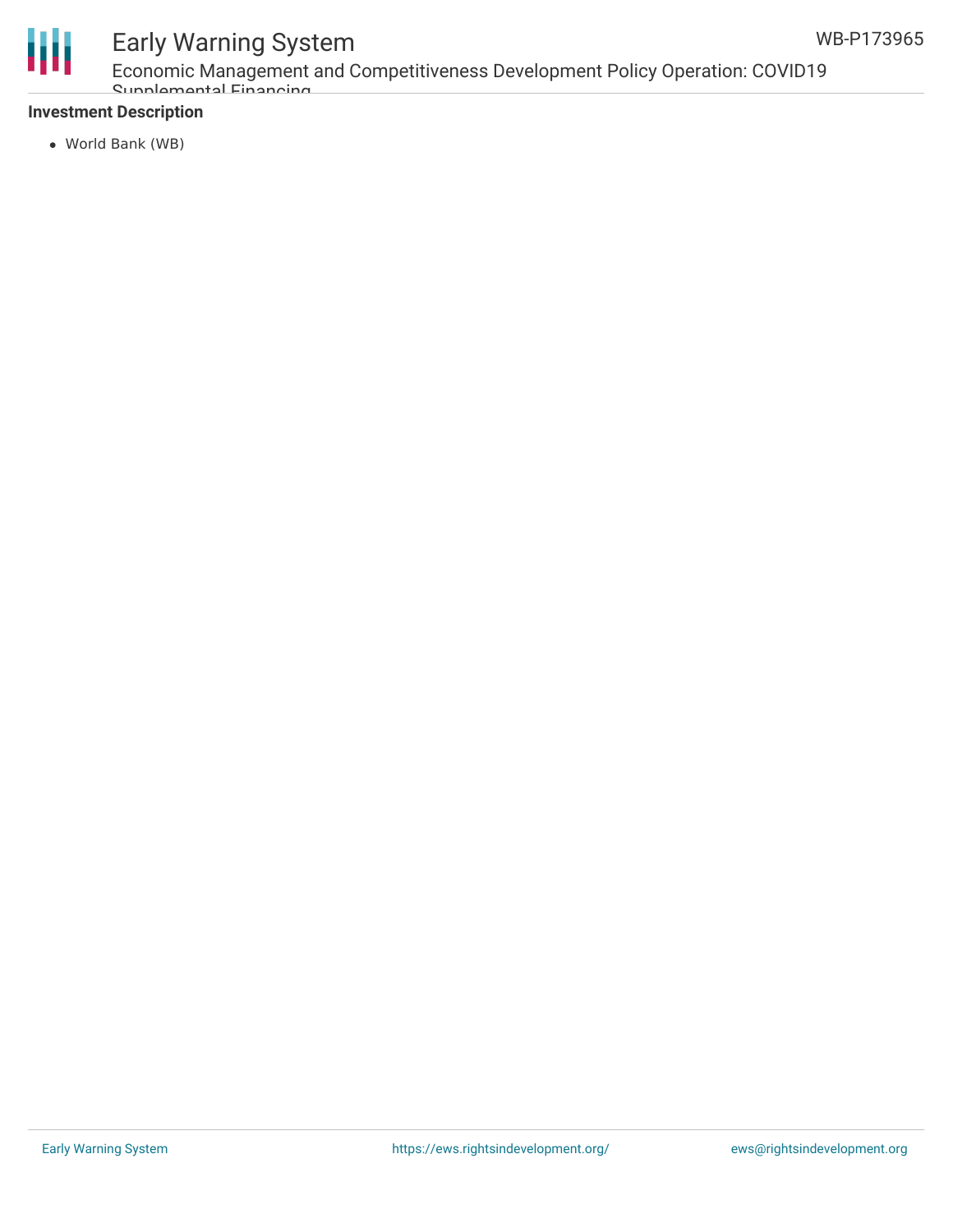

## Early Warning System Economic Management and Competitiveness Development Policy Operation: COVID19 Supplemental Financing

#### **Contact Information**

No contact information provided at the time of disclosure.

#### **ACCESS TO INFORMATION**

To submit an information request for project information, you will have to create an account to access the Access to Information request form. You can learn more about this process at: https://www.worldbank.org/en/access-toinformation/request-submission

#### **ACCOUNTABILITY MECHANISM OF WORLD BANK**

The World Bank Inspection Panel is the independent complaint mechanism and fact-finding body for people who believe they are likely to be, or have been, adversely affected by a World Bank-financed project. If you submit a complaint to the Inspection Panel, they may investigate to assess whether the World Bank is following its own policies and procedures for preventing harm to people or the environment. You can contact the Inspection Panel or submit a complaint by emailing ipanel@worldbank.org. You can learn more about the Inspection Panel and how to file a complaint at: https://www.inspectionpanel.org.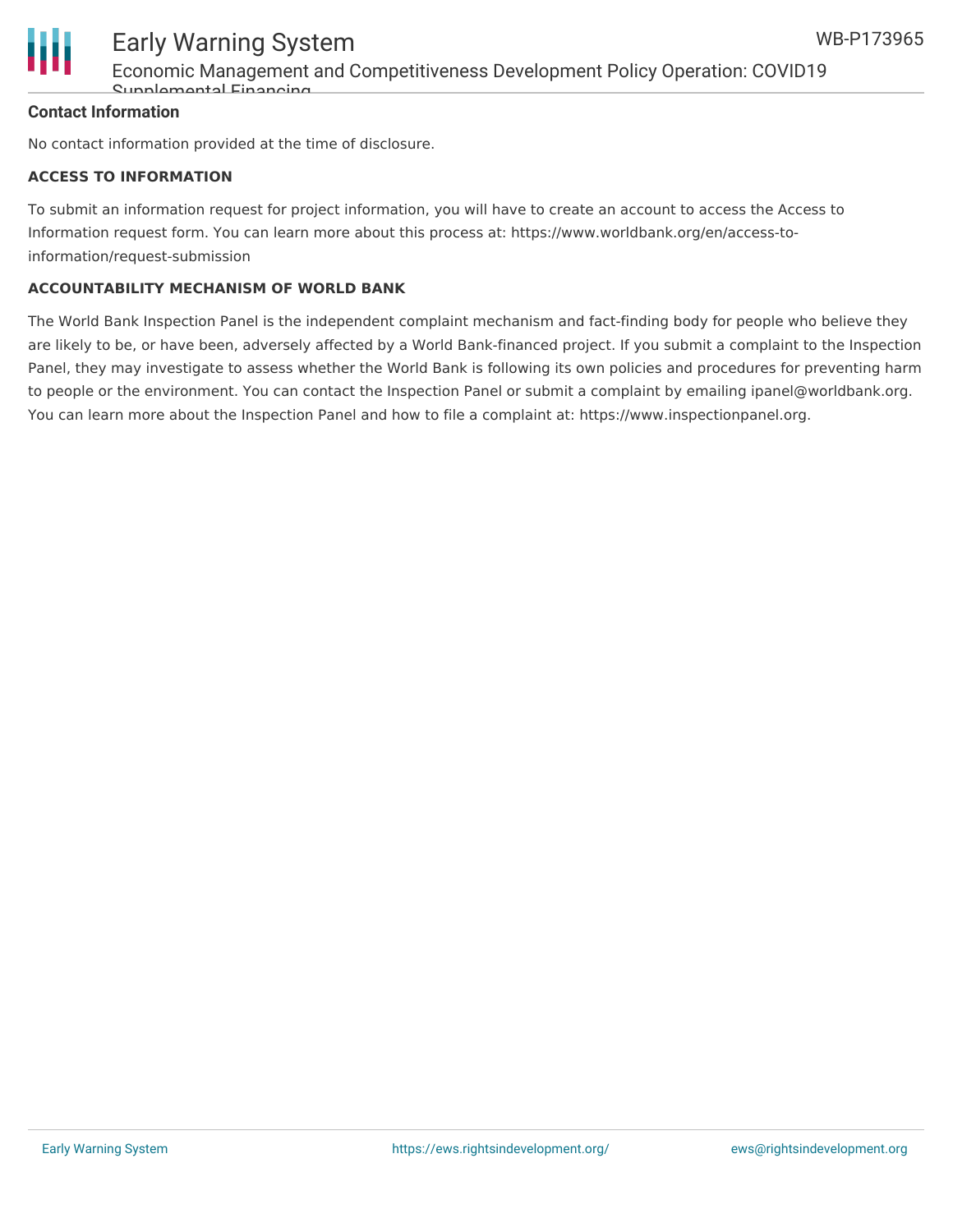

# Early Warning System

Economic Management and Competitiveness Development Policy Operation: COVID19 Supplemental Financing

#### **Bank Documents**

• Georgia - Economic Management and [Competitiveness](https://ewsdata.rightsindevelopment.org/files/documents/65/WB-P173965.pdf) Development Policy Operation : COVID-19 Supplement [Original Source]